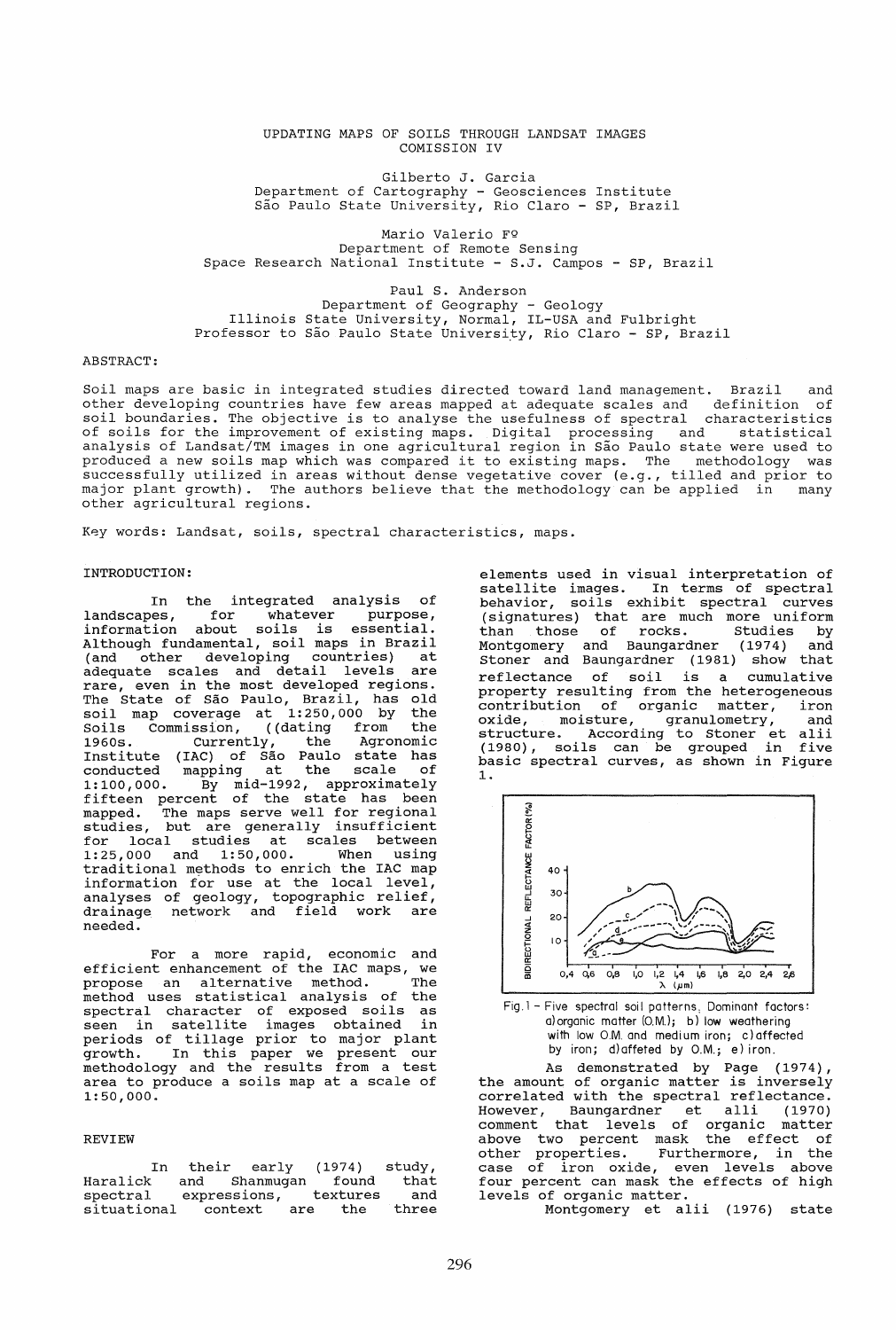that the significance of iron oxides in the reflectance increases with the increase of the wavelength in the electromagnetic spectrum, especially in the regions of visible light and near-<br>infrared.

infrared.<br>Cipra et alii (1976) compared<br>spectral-radiometer measurements of spectral-radiometer measurements of exposed soils with digital data from Landsat-l. Results showed that Landsat radiance and spectroradiometer reflectance values were highly correlated for all wavelength bands.

Lund et alii (1980) and Harrison and Johnson (1982) concluded that the use of spectral maps derived from Landsat data improved accuracy and/or quality of map unit delineations. More recently, Coleman and Montgomery (1987) and Everitt et alii (1989) studied the same question. The former encountered great interdependence between the moisture modification content and the reflectance of the respective soils. The latter studied the moisture content, organic mater and the level of iron in alfisols and vertisols, finding high correlations between reflectance and the studied variables. In both cases the soils were separated and accurately mapped on the basis of spectral, physical and chemical spectral,<br>properties.

Agbu and Nizeyiama (1991) compared soil maps from SPOT spectral data with maps produced in the field. Although the maps based on field work were found to be better than those based on spectral analyses, the differences did on spectral analyses, the differences and the 0.05 level, using the Kappa statistic.

Visual analysis of spectral differences are insufficient for the required studies. Although only a few (4 to 12) bands are selected from the continuum of electromagnetic energy, each band contains a continuum of extremely small variation of the intensity of Email variation of the intensity of number of combinations of bands (colors) number of combinations of bands (corors)<br>is extremely large. Consequently, research that deals with such spectral behavior of targets in images from space satellites require digital analyses via computer processing. These capabilities exist in image analysis systems such as ERDAS or, in Brazil, SITIM (Sistema de ERDAS or, in Brazil, SITIM (Sistema de<br>Tratamento de Imagem) from the Space Research National Institute, INPE.

Among the methods for spectral image analysis, of particular note are those that are based on the statistical distance between probability densities arbiance between presubility demolecules These methods include divergence, transformed divergence, Bhattacharyia's distance and Jeffreys-Matusita (JM) distance (Swain and King, 1973, and Richards, 1986).

#### METHODS

1.Description of the study area

The study area is approximately 10 x 10 minutes of latitude and longitude

(220 square kilometers) on the Araras topographic sheet in the state of Sao Paulo, Brazil (see Figure 2). The area is tropical, being 130 kilometers north of the Tropic of Capricorn. The maximum and minimum elevations are 560 and 680 meters above sea level. The prominent relief is a slightly rolling landscape. Only ten percent of the area has limitations that prevent mechanized agriculture.

According to the maps of the IGC (1982), the geology of the area includes rocks from the Tubarao Group, the Irati and Corumbatai (siltstone and shales) formations of the Passa-Dois Group, basic intrusives, sandstones from the Botucatu-Piramb6ia formation, and the Cenozoic.

In the Koppen system of climatic classification, the climate of the area is mesothermic with dry winter, type Ewa. The winter dryness extends from April to September; the rains for summer occur from October to March. June-July temperatures average  $18^{\circ}$  C  $(64^{\circ}$  F), rising to 22º C (72º F) in January-February. Frosts do not occur.<br>The natural vegetation is

The natural vegetation is<br>classified as subtropical forest. Today the area is used for sugar cane, citrus, cotton and corn agriculture. Pastures and reforestation are found in the steeper areas. Keeping in mind the methodological considerations of the research, we selected an area predominately occupied with annual crops and obtained images from the period prior to planting. The major part (85%) of the<br>area was free of vegetation.

The soils of the area, according to Oliveira et alii (1982), are listed below, in order of highest to lowest<br>occurrences. Their approximate below, in order or interest to the pre-<br>occurrences. Their approximate<br>distribution, according to the preexisting map at 1:100.000, is shown in Figure 2.

- · LV Latossolo Vermelho Amarelo (USA) - Quartzipsammentic Haplorthox
- LR Latossolo Roxo eutr6fico (USA) - Typic Eutrorthox
- · PV Podz61ico Vermelho Amarelo (USA) - Typic Paleudult
- TE Terra roxa Estruturada eutr6fica e distr6fica

Rhodic Paleudalf + Rhodic Paleudult

- · AQ Areias Quartzosas (USA) - Typic Quartzipasamment
- · Hi Solos Hidrom6rficos (USA) - Hydromorphic soils
- · LE Latossolo Vermelho Escuro (USA) - Typic Haplorthox

2. Characteristics of the images and equipment used

Analogue (1:100,000) and digital images from Landsat Thematic Mapper (TM) were obtained for six bands of visible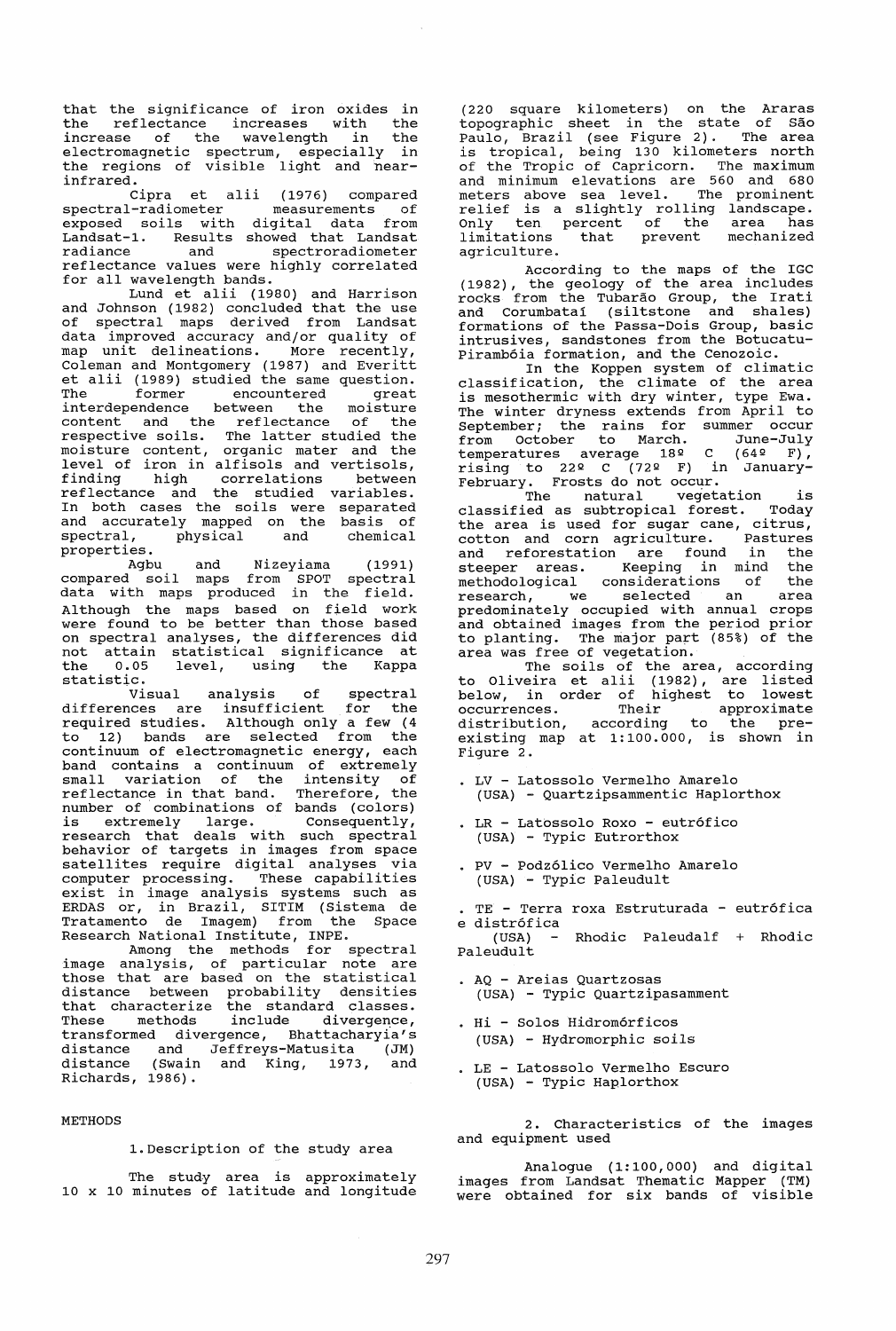

Fig. 2 - Study area as mapped in 1982 by field work of the IAC - Instituto Agronomico de Campinas, published at I: 100.000.

and reflected infrared radiation. The images were from orbit 220/75D for the month of December. quadrilateral of Araras (1:50,000) by the IBGE was used as the cartographic base for plotting information.

The digital images were processed<br>the SITIM-150 system on a with the SITIM-150 system on a<br>microcomputer with a PROCON projector/enlarger. The work sequence is presented in Figure 3.

## 3.Analysis of the images

For selecting the subgroups of bands for generation of the color composites, the Jeffreys-Matusita distance method was used, as discussed by Swain and King (1973). The JM distance is an appropriate technique to measure the average separability between spectral the average separability between spectral<br>classes, calculated as functions of probability density. The following researchers implemented or applied the JM method: Bendat and Piersol (1986) , Andrade (1985), and Paradella (1984). Andrade (1985), and Paradella (1984).<br>This technique is a convenient alternative for selecting the best color arcornactive for Beredering and Sebe coron composite images. The series of<br>interband statistical measurements of the JM method results in a reduction of the dimensionality, processing and redundance of data.

In general, each class of interest (e.g. Typic Eutrorthox) in an image can be characterized by a function of density of probability P1 (x) that gives the values of probability densities that the pixels x belong to a class in function of x. For two classes w<sub>i</sub> and  $W_{\dot{1}}$ , the JM distance is defined as:

$$
JM_{ij} = \int_X \left\{ \left( P_i(x) \right) \, ^{1/2} \, - \, \left( P_j(x) \right) \, ^{1/2} \right\}^2 dx
$$

where:

 $JM_{1j}$  = JM distance between classes  $w_i$  and  $W_j$ ;

 $P_i(x)$  = probability density of the pixels belonging to class  $w_i$ ;

 $P_i(x)$  = probability density of the pixels belonging to class  $w_i$ ;

 $X = range of interest for the X values$ 

The software implemented on the SITIM system calculates the JM distances between classes selected by the user for<br>all possible combinations of bands. The all possible combinations of bands. output includes subsets that maximize the JM average and minimum distance criteria.

As the method to classify the scene, a multi-variate analysis was<br>applied that offers the advantage of working with both parametric and non- parametric data. Cluster analysis was adopted in order to work with a group of adopted in order to work with a group of<br>units characterized by diverse variables. The result is the separation of existing<br>groups characterized by homogeneity characterized by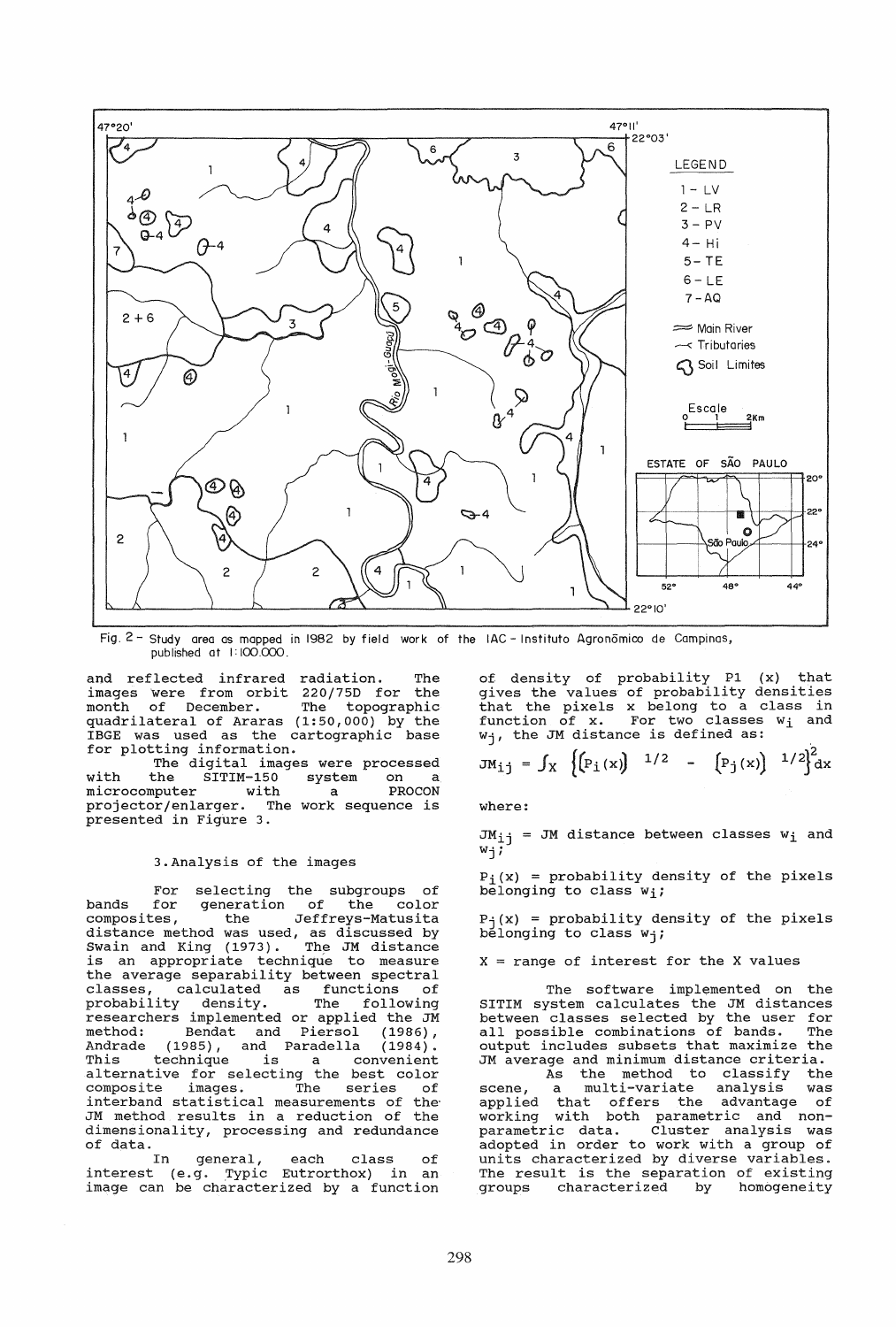

Fig.  $3 -$  Work sequence for the production of color composite images.

between the elements within the group and by the heterogeneity between elements in different groups (Curi, 1982) . The specific analysis called ISOMIX (Prelat, 1981) was used because of its great discrimination power, with the advantage of being interactive.

The degree of differentiation between the groups is measured by the similarity of the "centers of groups". If the distance between two groups is less than a specified limit, the two centers of groups are joined and have the average value of the two original groups. The process is cyclically repeated until the standard deviation of each group center is less than the specified level, or until the maximum number of permitted groups is attained. The control parameters specified by the analyst are:<br>a) standard deviation - controls the number of classes; b) minimum group centers and maximum group centers controls the category level to be attained; c) minimum number of pixels per group - below which it is not possible to form a new group; and d) separation threshold - to verify if the classes are similar or different.

### RESULTS AND DISCUSSION

The application of the above<br>described method of JM distance described method of JM distance<br>indicated, in decreasing order of in decreasing order efficiency, the following combinations: 254 (2B 5G 4R), 354, and 574, in the colors blue, green and red, respectively. Through visual examinations, we also considered the following additional combinations to have informative content: 274, 157, 174, 247, and 154. Tables 1 and 2 show the results of the JM distance method.

The classification of information from the cluster (ISOMIX) permit the union of units, whether homogeneous or not, as<br>represented in Figure 4. Table 3 spectral analysis the soil

presents the control parameters for the test application.

Table 1 - Rank order of best original TM bands originais

| Bands | Results |
|-------|---------|
|       | 1.4325  |
| 5     | 1.2604  |
| 2     | 1.1288  |
| 3     | 1.0936  |
|       | 1,0850  |
| 5     | 1.0682  |

Table 2 - Rank of the six best subsets of TM bands

| Results |
|---------|
| 1.4325  |
| 1.5821  |
| 1.6942  |
| 1.7624  |
| 1.7820  |
| 1.8343  |
|         |

N.B.: Rectangles indicate the subsets of three or four TM bands. best

Table 3 - Control parameters for Isomix

| Parameters           | Values |
|----------------------|--------|
| STANDARD DEVIATION   | 2,00   |
| MIN GROUPCNTRS       |        |
| MAX GROUPCNTRS       | 6      |
| MIN PIX/GROUP        | 50     |
| SEPARATION THRESHOLD | 2,50   |

The delimitations of the soils in the study area based on the composition 2B 5G 4R are shown in Figure 4. Comparing this map with the one in Figure 2 reveals that much of the information coincides, especially for the largest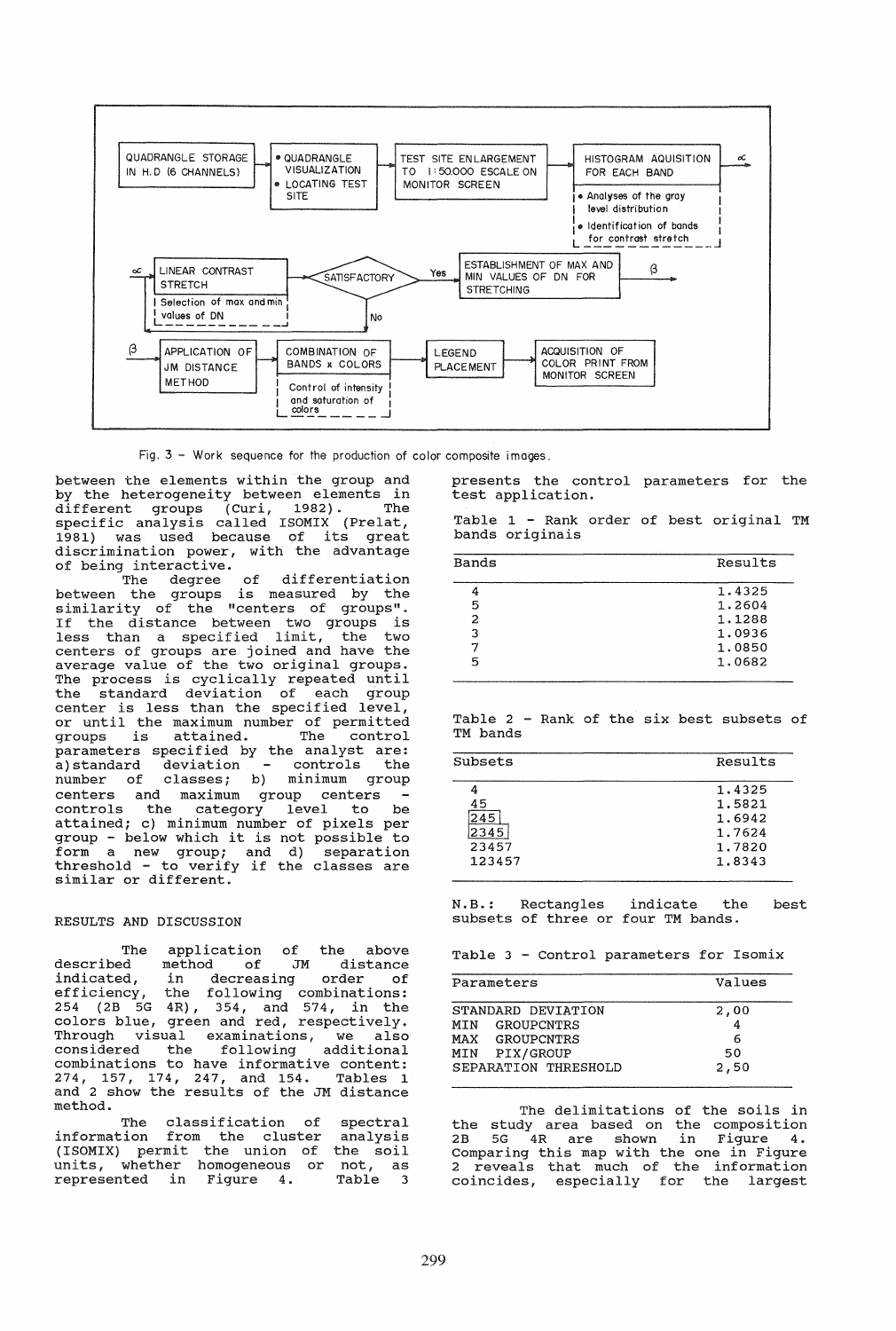

Fig.  $4$  - Spectral map of soils of the study area  $+$  field work map.

patches of soils. Nevertheless, the new<br>map presents a greater richness of details, has better definition between the soil boundaries, and reveals important transitions between soils.

A comparison between the two soils maps was made with a 2x2 mm grid sample (5425 grid cells, each representing 200 x 200 meters on the earth surface). The fieldwork map is earth surface). The fieldwork map is<br>used as the reference. Comparing the homologous squares, the percentage of coincidence (86.9%) was calculated with the following formula:

Percent = Number of correct predictions of map units x 100 Total number of map units in the sample

Figures 2 and 4 indicate that the main discrepancies appear in the<br>spectral-data map in patches of spectral-data map in patches of<br>homogeneous or associated soils that are absent from the map based on field work. Subsequent field checks have verified the babbequent field cheeks have verfited the<br>existence of the patches. Of the total 13.1% error in coincidence, 7.8% resulted from deficiencies in the map based on field work, whereas 5.3 % were from field work, whereas 5.3% were from<br>insufficiencies of the spectral map. Of the 5.3%, 1. 7% derived from patches of

reflectances are vegetation. We errors are from hydromorphic soils whose reflectances are masked by dense natural note that both types of omission of detail, not from excessive detail that was incorrect.

The results of the study match well the existing literature. The spectral differences between soil types are derived mainly from the different percentages of organic matter and iron oxide (Montgomery and Baungardner, 1974, and Stoner and Baungardner, 1981). In<br>this case, the soils in the area are this case, the soils in the area are quite distinct between themselves, especially in relation to iron oxide.

When the best spectral combinations are analyzed, the TM4 and TM5 bands were found to be present in the composites considered to be the most informative. The spectral curves shown in Figure 1 confirm that the greatest differentiations occur precisely in the intervals that correspond to bands 4 and 5. Because the soils of the study area have quite similar concentrations of organic matter (C/N relation from 9 to 12), the spectral differences are more dependent on the quality and quantity of dependent on the quality and quantity of<br>iron oxides present  $(Fe<sub>2</sub> 0<sub>3</sub>)$ . The average percentages of iron oxides in the soil  $\tt types are: \tLR = 34%, \tTE = 26%, \tLE =$  $22\frac{1}{8}$ , PV = 10%, LV = 5%, AQ = 2.0%, and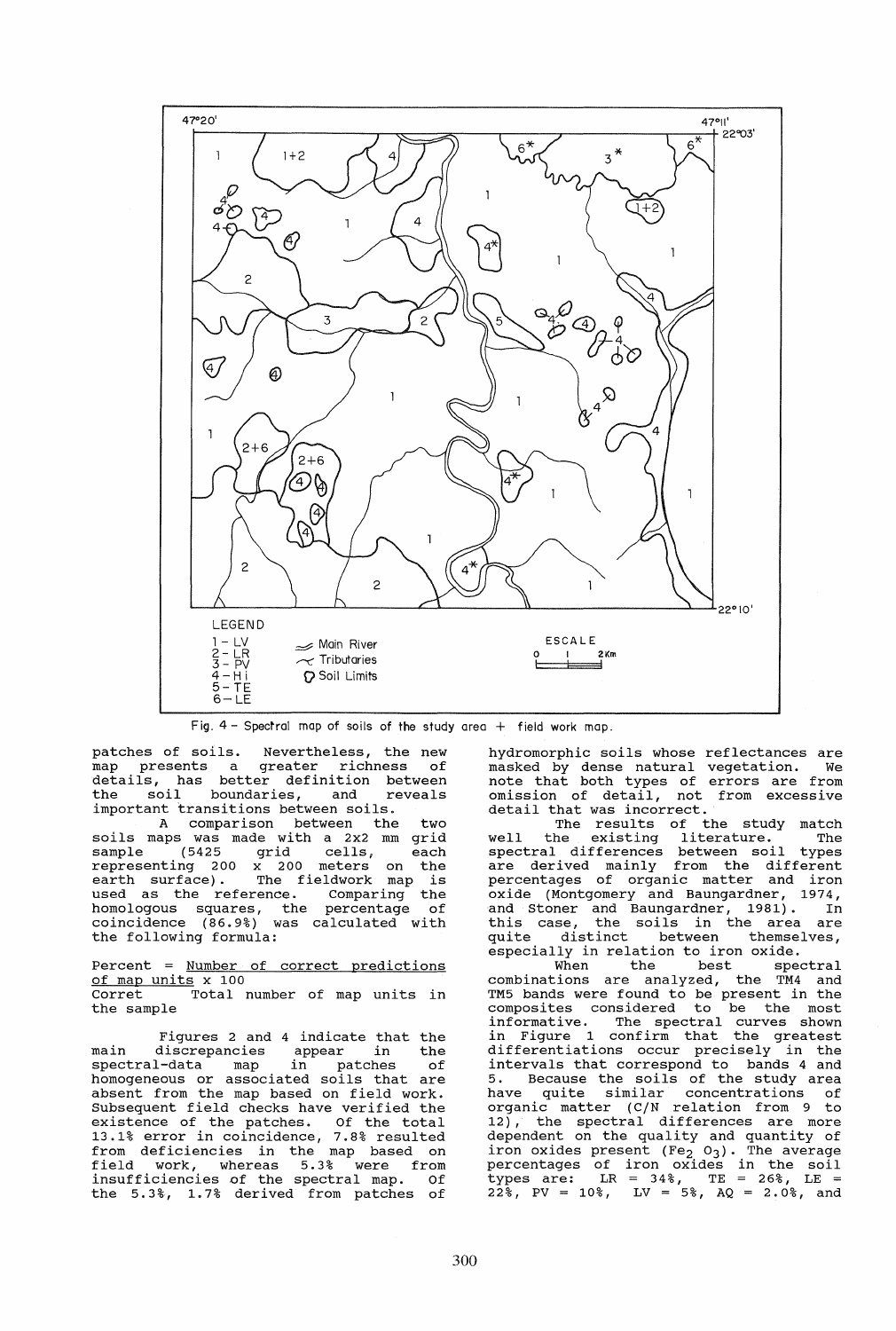Hi = 0.5%. In a consistent way and as expected, the spectral response decreased from the higher to lower levels of iron oxide. The results were darker tones for LR and lighter tones for AQ.

In the case of Hi, the dominant factor was the level of moisture for the absorption of the infrared radiation. In terms of our purely visual interpretations of the images, we were<br>able to distinguish with confidence the LR, *LE,* and LV soils. The AQ soils were confused with the more sandy areas of LV soils. PV soils could not be distinguished, possibly because of their low representation in the study area.<br>These results are comparable to

those of other authors who compared soil maps from field work and spectral data: Cipra et alii (1980), Lund et alii (1980), Harrison and Johnson (1982) and Agbu and Nizeyiama (1991). Of note, however, is that this current study is conducted with completely different soils and conditions, being tropical soils in Brazil.

#### CONCLUSIONS

For the study area, the presented methodology permits us to make the following conclusions:

1.The employed mathematical models of JM distances and ISOMIX were sensitive and effective for the data analyses of these tropical soils.

2.For areas of exposed soils, their spectral character was of extreme usefulness for the improvement of the assignment for the improvement of .

3. The methodology shows that it is not only possible to redefine the limits of the soil units, but also the detection and delimitation of associated soil units.

4. The authors believe that the high degree of discrimination obtained permits the suggestion that the methodology is valid for application in areas with soils that are more similar to each other than are those in the study area.

## BIBLIOGRAPHY

- AGBU, P.A.; NIZEYAIAMA, E. 1991.<br>Comparisons between spectral mapping units derived from SPOT image texture and field soil map units. Photogrammetric Engineering and Remote Sensing, 57:397-405.
- ANDRADE, L.A. 1985 . Critérios de seleção de atributos visando a escolha dos quatro canais mais significativos do Thematic Mapper. In: 12º Congresso Brasileiro de Cartografia, Anais, Brasilia - Brazil, Vol 1, pp. 205-226.
- BAUNGARDNER, M.F.; KRISTOF, S.J.; JOHANSEN, A.L.i ZACHARY, A.L. 1970. Effets of organic matter on the multispectral properties of soils.

Indiana Academy of Sciences, 79: 413- 422.

- BENDAT, J.S.; PIERSOL, A.G. 1986. Randon<br>data analysis and measurement data analysis and measurement
- procedures. John Wiley, N.York, 304p. CIPRA, J.E.; FRANZMEIER, D.P.; BRAVER, M.E. and BOYD, R.K. 1980. Comparison of mul tispectral measurements from some nonvegetated soils using Landsat digital data and a spectro radiometer. Soil Sci. Soc. Am. J., 44:80-84.
- COLEMAN, T.L.; MONTGOMERY, O.L. 1987. Soil moisture, organic matter and iron content effect on the spectral characteristics of selected vertisols and alfisols in Alabama. and alfisols in Alabama.<br>'Photogrammetric Engineering and Remote Sensing, 53:1659-1663.
- CURI, P. 1982. Análise Multivariada. Int. Biociencias - UNESP, Botucatu - SP, 64 p.
- EVERITT, J.H~; ESCOBAR, D.E.; ALANIZ, M.A. and DAVIS, M. 1989. Using multispectral video imagery for materbeocraf viaco imagery for Photogrammetric Engineering and Remote Sensing, 55:467-471.
- HARALICK, R.M.; SHAMUGAN, K.S. 1974. Combined spectral and spatial processing of Erts imagery data. Remote Sensing of Environment, 3:3-13.
- HARRISON, W.D. and JOHNSON, M.E. 1982. Improving mapping unit delineation accuracy using Landsat MSS spectral maps. In: Proc. Western Region Tech. Work Planning Conf. Nat. Coop. Soil Survey, SCS, Washington, D.C., pp. 112-128.
- IGC INSTITUTO GEOGRAFICO E CARTOGRAFICO 1982. Mapa Geologico do Estado de Sao Paulo. São Paulo, SEPLAN.
- LUND, L.J.; WEISMILLER, R.A.; KRISTOF, *S.J.i* KIRSCHNER, F.R. and HARRISON, N.D. 1980. Development of spectral mapas for soil-vegetation mapping in the Big Desert Area, Idaho. In: Proc. sixth Ann. Symp. on Machine Processing of Remotely Sensed Data. Lab. for Application of Remote Sensing. Purdue Univ.,West Lafayette, Indiana, pp. 84- 96.
- MONTGOMERY, O.L.; BAUNGARDNER, M.F. 1974. The effects of the physical and chemical properties of soils on the spectral reflectance of soils. LARS Information Note. Pardue University, West Lafayette - USA, 36 p.
- MONTGOMERY, O.L.; BAUNGARDNER, M.F.; WEISSMILLER, R.A. 1976. An investigation of the relationship between spectral reflectance and chemical physical 'and genetic characteristic of soils. LARS Information Note. Pardue University, West Lafayette - USA, 147 p.
- OLIVEIRA, J.B.; MENK, J.R.F.; BARBIERI, J.L.i ROTTA, C.L.; TREMOCOLDI, W. 1982. Levantamento pedológico semidetalhado do Estado de São Paulo <sup>.</sup><br>Quadrícula de Araras. IAC, Campinas <sup>.</sup><br>SP, 180 p.
- PAGE, N.R. 1974. Estimation of organic matter in Atlantic coastal plain soils with color-diference meter. Agronomy Journal, 66:652-653.
- PARADELLA, W.R. 1984. Avaliação de PARADELLA, W.R. 1984. Avaliação de<br>critérios de seleção de atributos